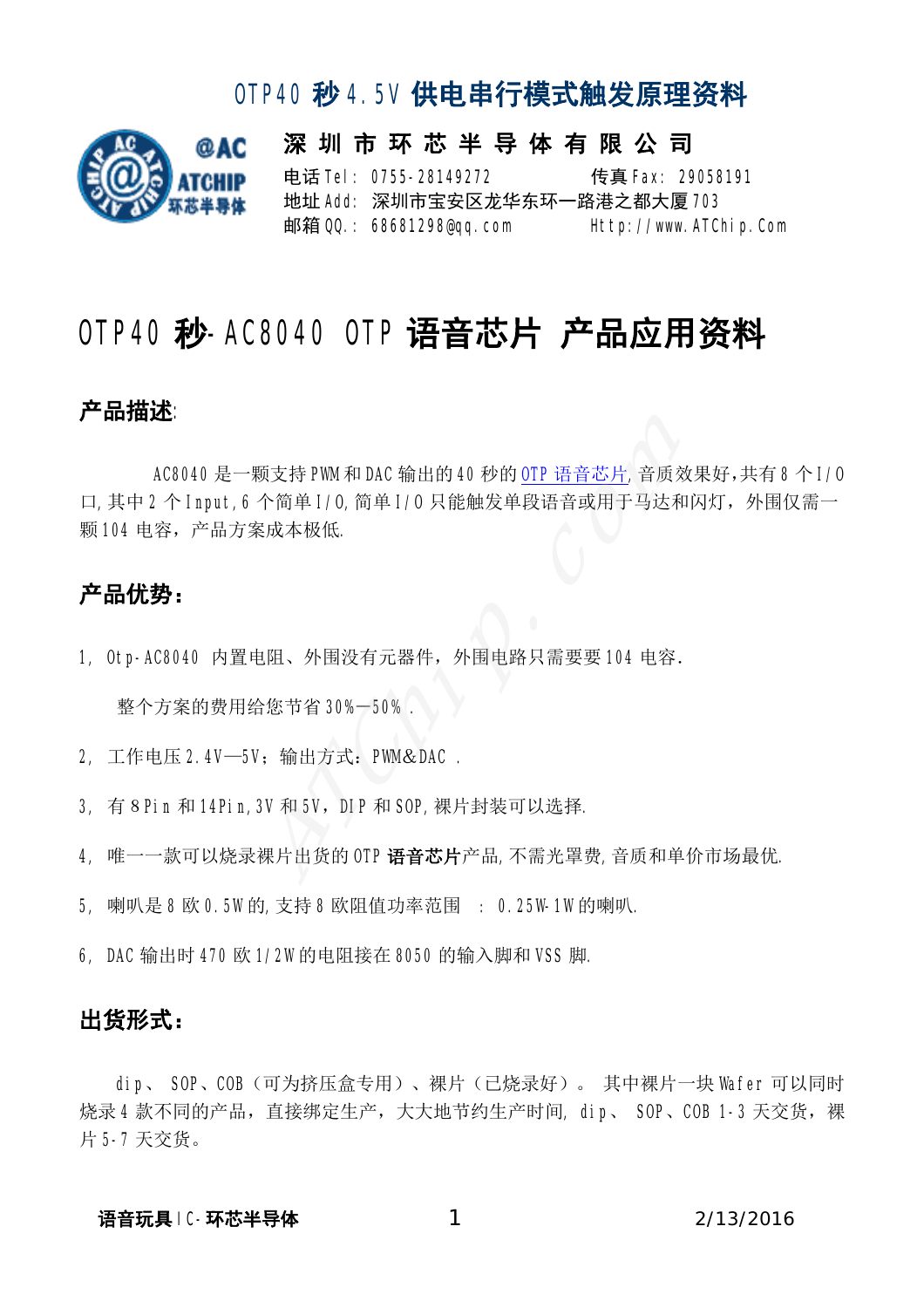

深 圳 市 环 芯 半 导 体 有 限 公 司 电话 **Tel: 0755-28149272** 传真 Fax: 29058191 地址 Add: 深圳市宝安区龙华东环一路港之都大厦 703 邮箱 QQ: 68681298@qq.com Http://www.ATChip.Com

## u **AC8040 / PWM** 直推喇叭接线原理图

 **8** 脚 **DIP8** 和 **sop8** 封装 **tg5** 做反馈 **Busy High** 接线图见第 **7** 页

**AC8040 / 4.5V Serial Mode PWM** 

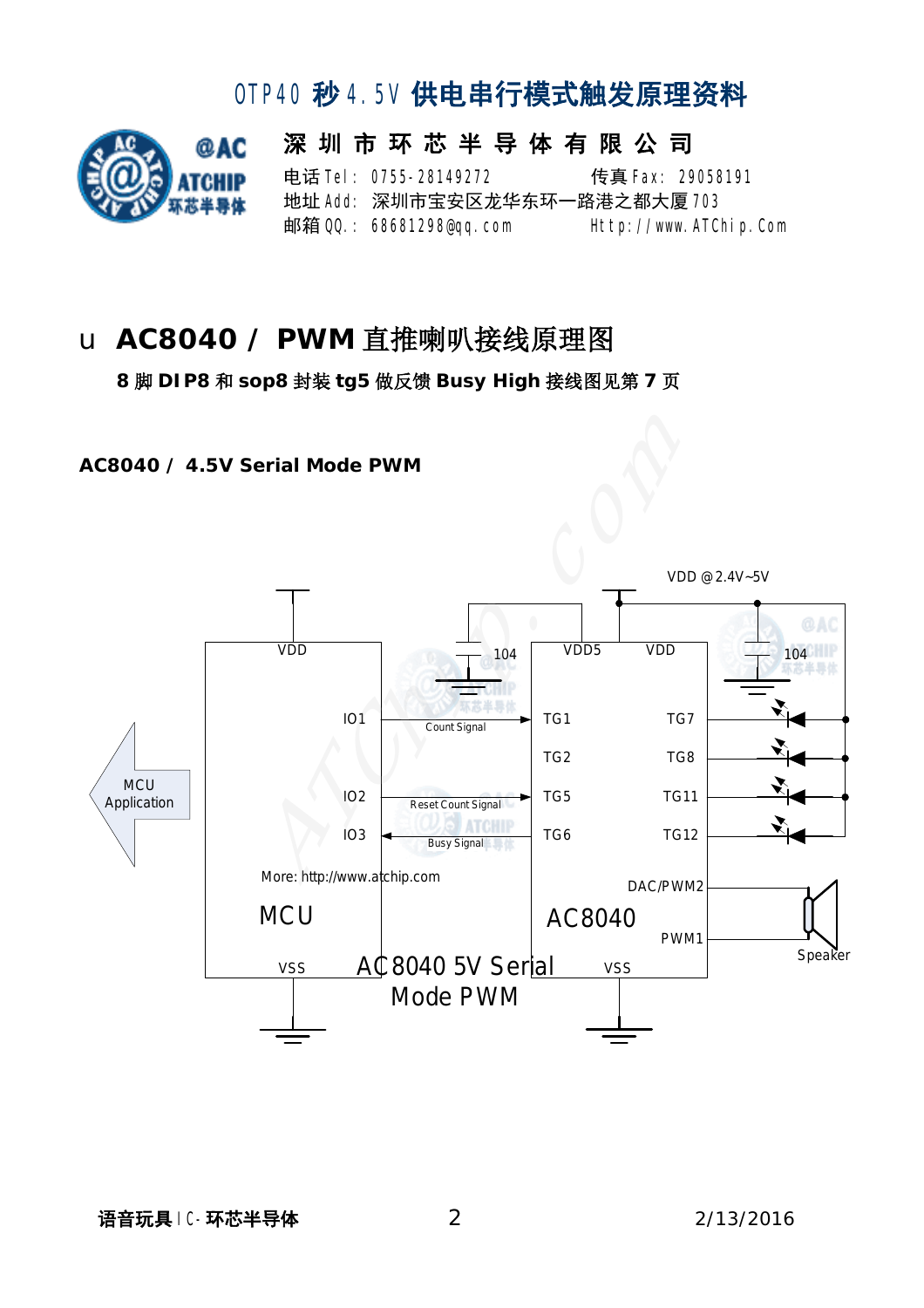

深 圳 市 环 芯 半 导 体 有 限 公 司 电话 **Tel: 0755-28149272** 传真 Fax: 29058191 地址 Add: 深圳市宝安区龙华东环一路港之都大厦 703 邮箱 QQ: 68681298@qq.com Http://www.ATChip.Com

### u **AC8040 /** 接线图 **DAC** 三极管**/**供放 推喇叭

**8** 脚 **DIP8** 和 **sop8** 封装 **tg5** 做反馈 **Busy High** 接线图见第 **8** 页

**AC8040 / 4.5V Serial Mode DAC** 

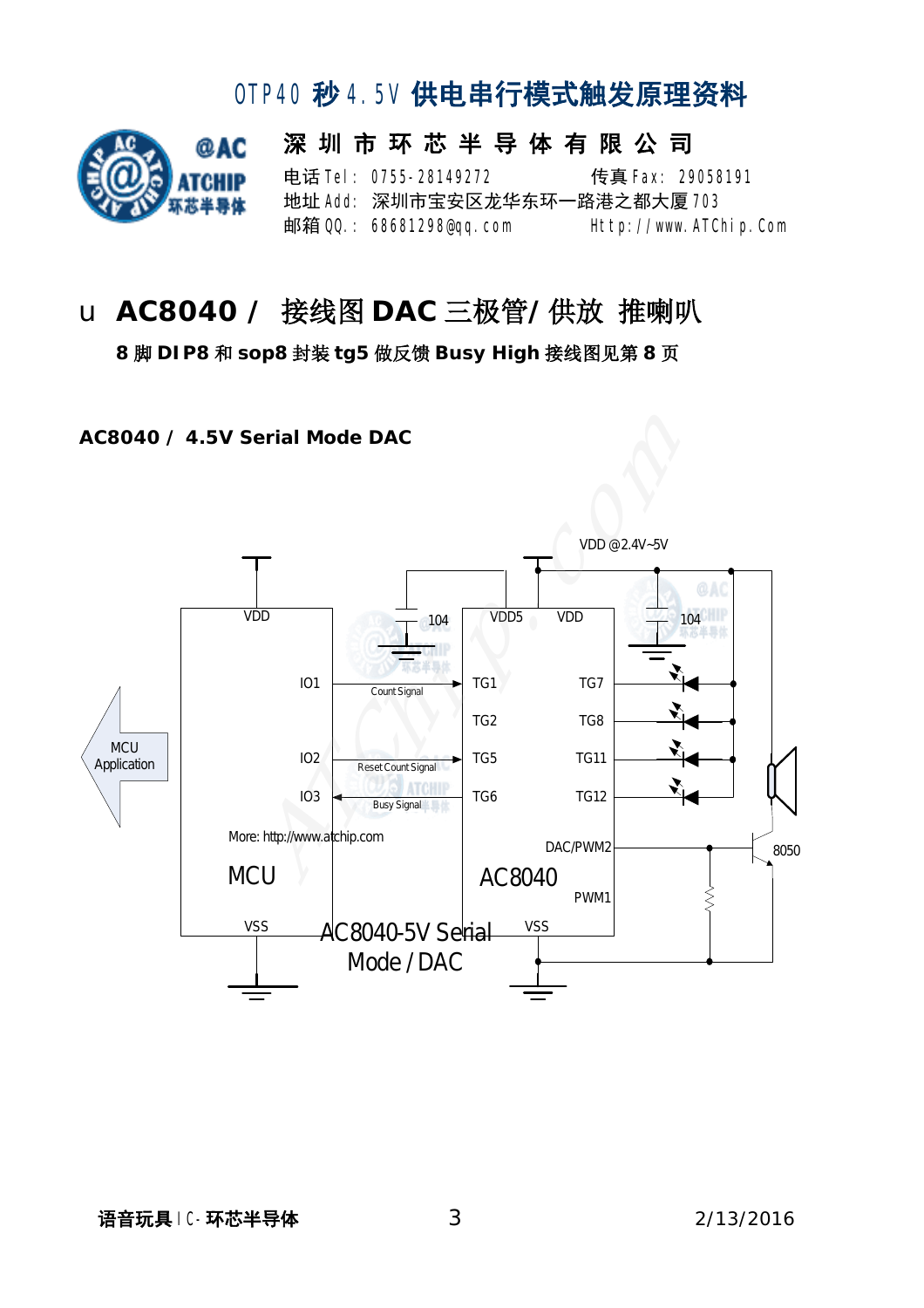

深 圳 市 环 芯 半 导 体 有 限 公 司 电话 **Tel: 0755-28149272** 传真 Fax: 29058191 地址 Add: 深圳市宝安区龙华东环一路港之都大厦 703 邮箱 QQ.: 68681298@qq.com Http://www.ATChip.Com

#### **AC8040** 封装形式 **DIP8 / SOP8**

#### **AC8040 – DIP8/SOP8**



| <b>NAME</b>      |
|------------------|
| TG <sub>2</sub>  |
| TG1              |
| TG5              |
| <b>VSS</b>       |
| PWM2/DAC         |
| PWM1             |
| <b>VDD</b>       |
| VDD <sub>5</sub> |
|                  |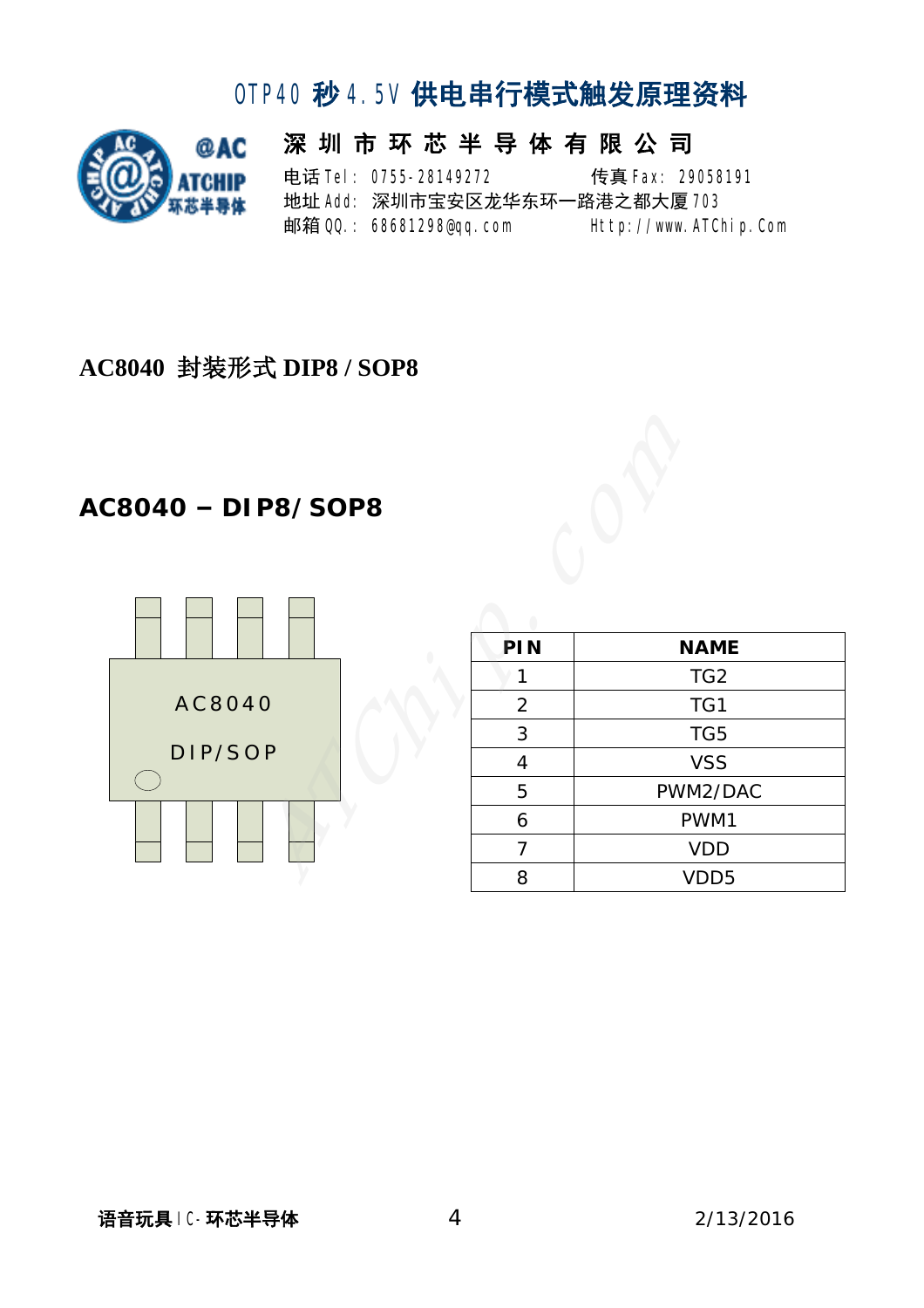

|  | 深 圳 市 环 芯 半 导 体 有 限 公 司       |  |                       |  |
|--|-------------------------------|--|-----------------------|--|
|  | 申话 <b>Tel: 0755-28149272</b>  |  | 传真 Fax: 29058191      |  |
|  | 地址 Add: 深圳市宝安区龙华东环一路港之都大厦 708 |  |                       |  |
|  | 邮箱 QQ: 68681298@qq.com        |  | Http://www.ATChip.Com |  |

**AC8040** 封装形式 **DIP14** 

#### **AC8040** 封装形式 **DIP14**



| 多式 DIP14   |                          |                |                  |  |
|------------|--------------------------|----------------|------------------|--|
|            |                          | PIN            | <b>NAME</b>      |  |
|            |                          | 1              | PWM2/DAC         |  |
|            | $14\,$                   | $\overline{2}$ | PWM1             |  |
| AC8040-D14 | 13                       | 3              | VDD <sub>5</sub> |  |
|            |                          | 4              | <b>VDD</b>       |  |
|            | $1\,$                    | 5              | <b>VSS</b>       |  |
|            |                          | 6              | <b>TG12</b>      |  |
|            | $\equiv$                 | $\overline{7}$ | <b>TG11</b>      |  |
|            | $\overline{\phantom{0}}$ | 8              | TG8              |  |
|            |                          | 9              | <b>NC</b>        |  |
|            | $\circ$                  | 10             | TG <sub>2</sub>  |  |
|            |                          | 11             | TG1              |  |
|            | $\infty$                 | 12             | TG5              |  |
|            |                          | 13             | TG6              |  |
|            |                          | 14             | TG7              |  |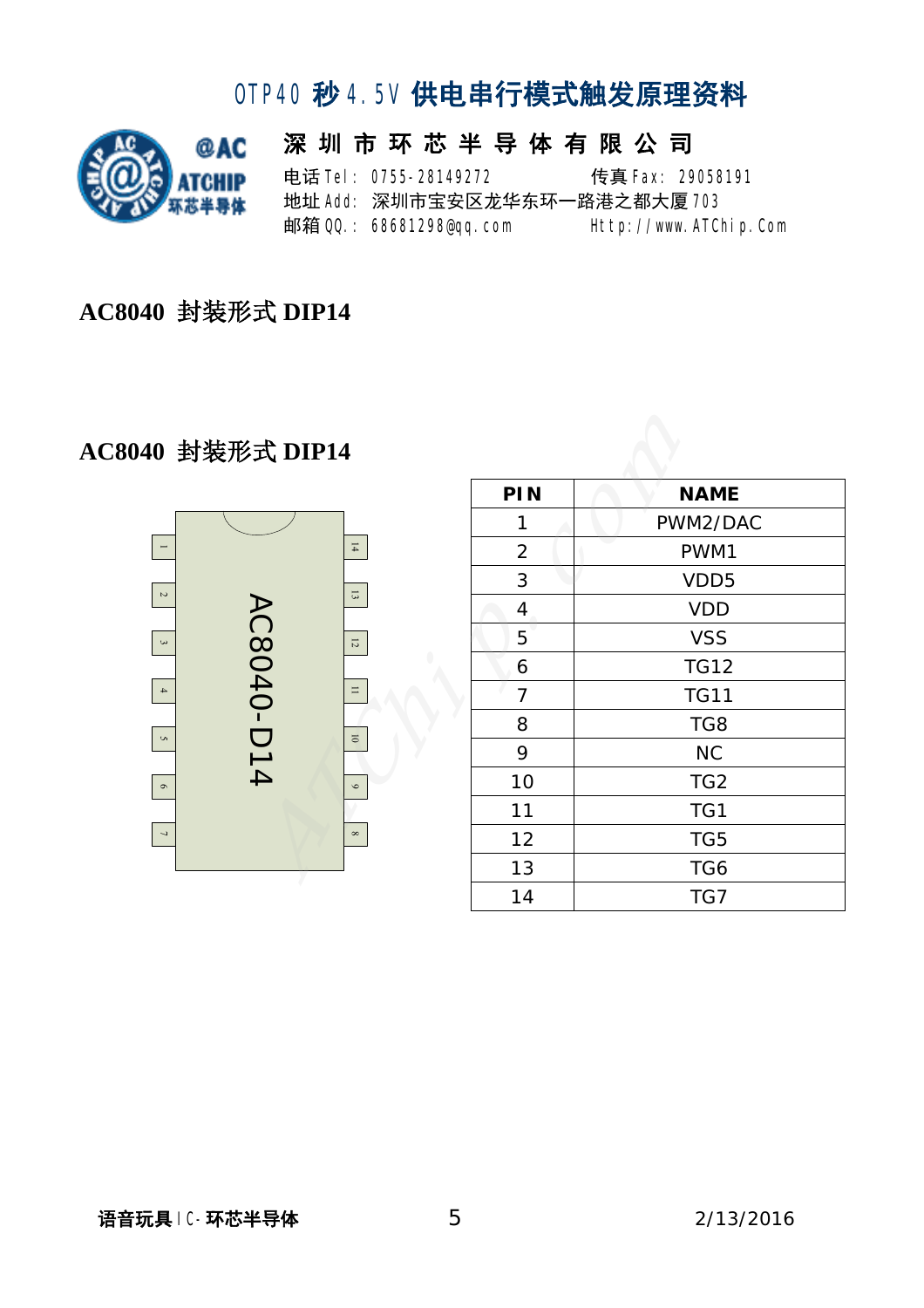

深 圳 市 环 芯 半 导 体 有 限 公 司 电话 **Tel: 0755-28149272** 传真 Fax: 29058191 地址 Add: 深圳市宝安区龙华东环一路港之都大厦 703 邮箱 QQ.: 68681298@qq.com Http://www.ATChip.Com

#### **AC8040\_OTP40S** 串行应用说明

TG5 复位信号 脉冲宽度范围 1-2ms,建议值 2ms

TG1 触发信号 脉冲宽度范围 50-100us 建议值为 80us

TG5 给完复位信号后, 等待时间 1ms, TG1 再给触发信号



触发一次一个声音,mcu 高电平发出几个脉冲识别第几个声音,但在每次发出脉冲之前,必 须个给 otp 复位

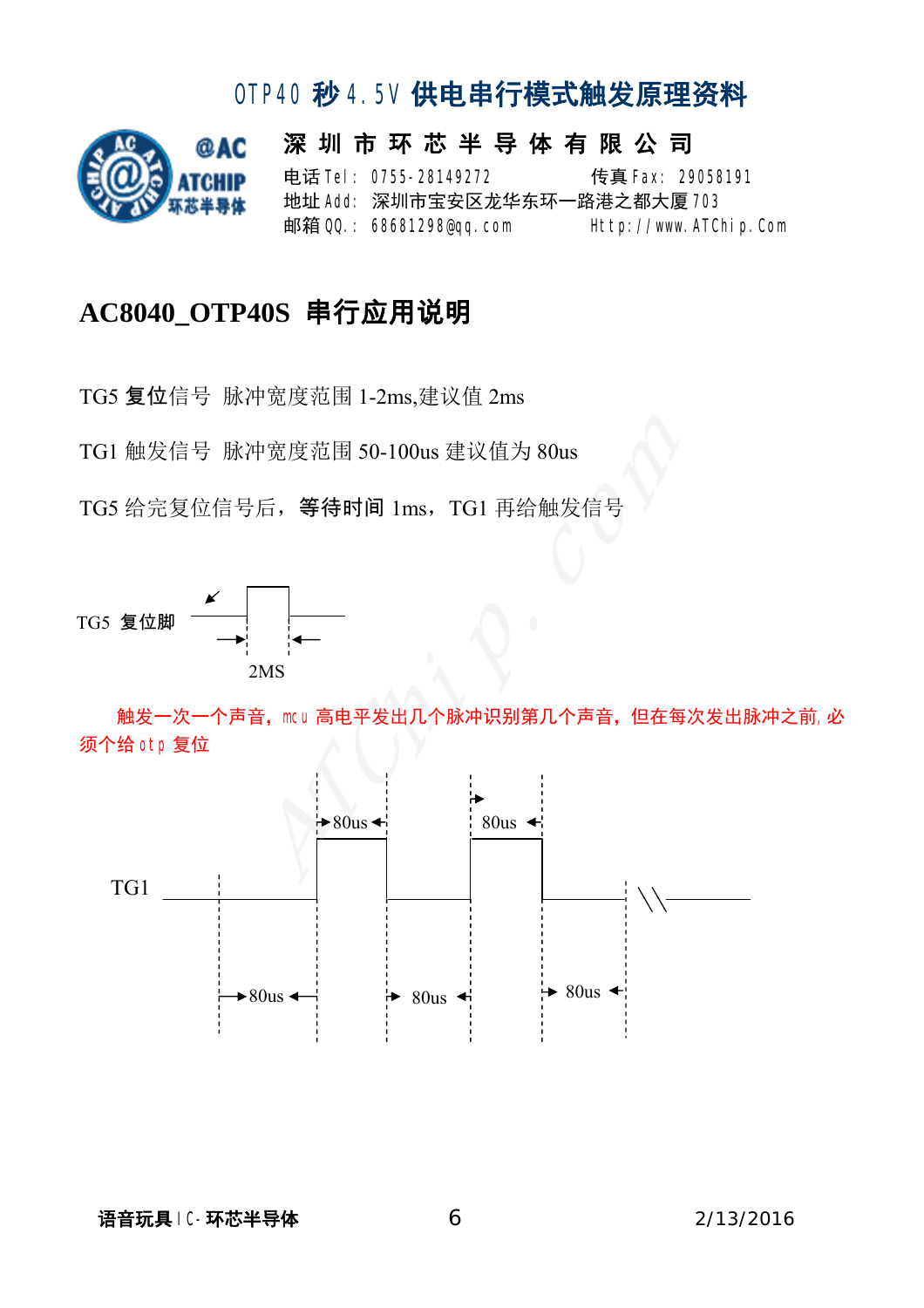# @AC

## OTP40 秒 4.5V 供电串行模式触发原理资料

深 圳 市 环 芯 半 导 体 有 限 公 司 电话 **Tel: 0755-28149272** 传真 Fax: 29058191 地址 Add: 深圳市宝安区龙华东环一路港之都大厦 703 邮箱 QQ.: 68681298@qq.com Http://www.ATChip.Com

## u **AC8040/8** 脚封装 **PWM** 直推喇叭接线图**(TG5** 反馈**)**

DIP8 和 SOP8 无需反馈信号时(TG5 做复位脚),请查看 AC8040 / PWM 直推

喇叭和 DAC 输出接线图

#### **AC8040 / 8Pin 4.5V Serial Mode PWM**

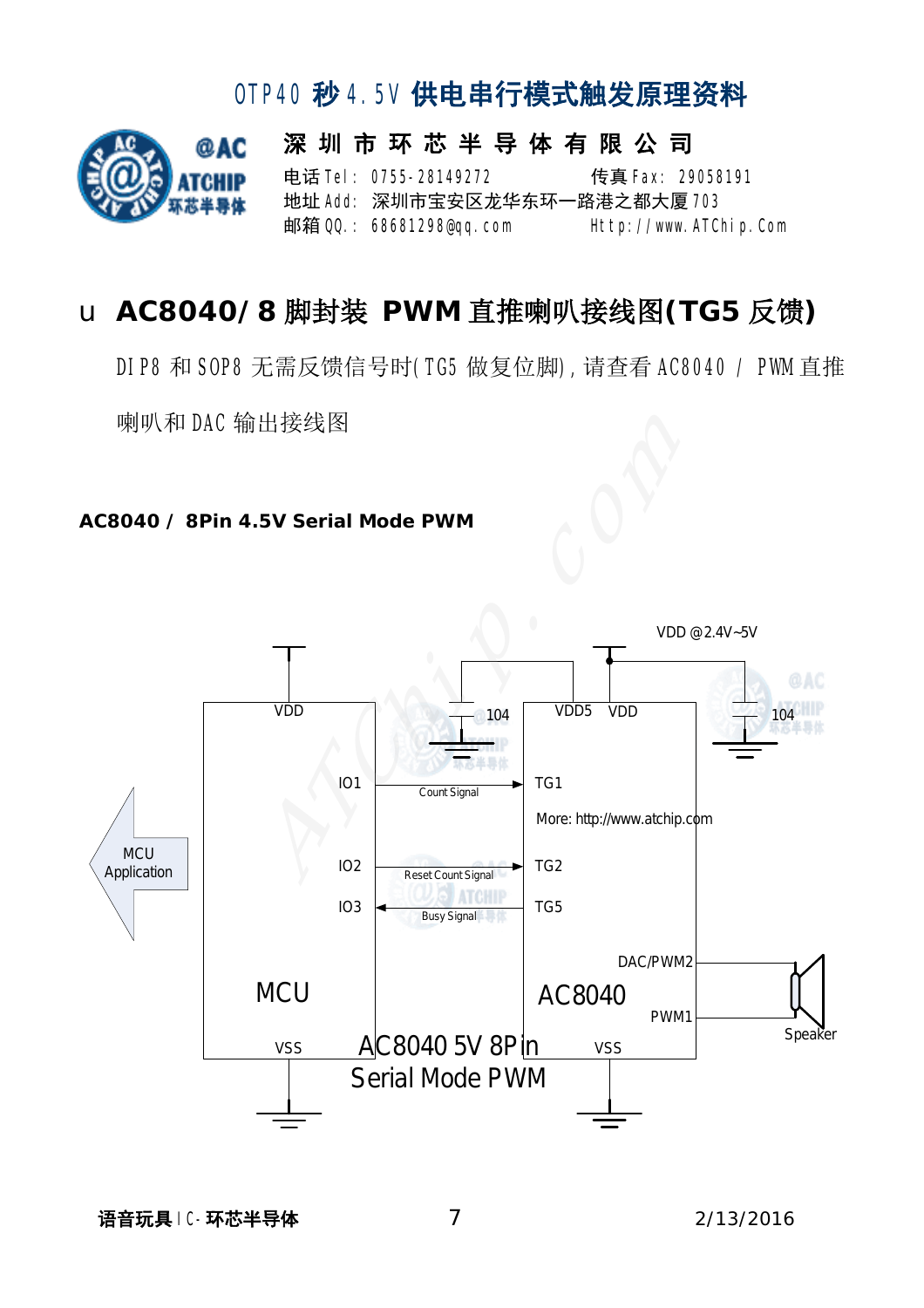

深 圳 市 环 芯 半 导 体 有 限 公 司 电话 Tel: 0755-28149272 传真 Fax: 29058191 地址 Add: 深圳市宝安区龙华东环一路港之都大厦 703 邮箱 QQ: 68681298@qq.com Http://www.ATChip.Com

### u **AC8040/8** 脚封装 三极管**/**供放 接线图**(TG5** 反馈**)**

#### **AC8040 / 8Pin 4.5V Serial Mode DAC**

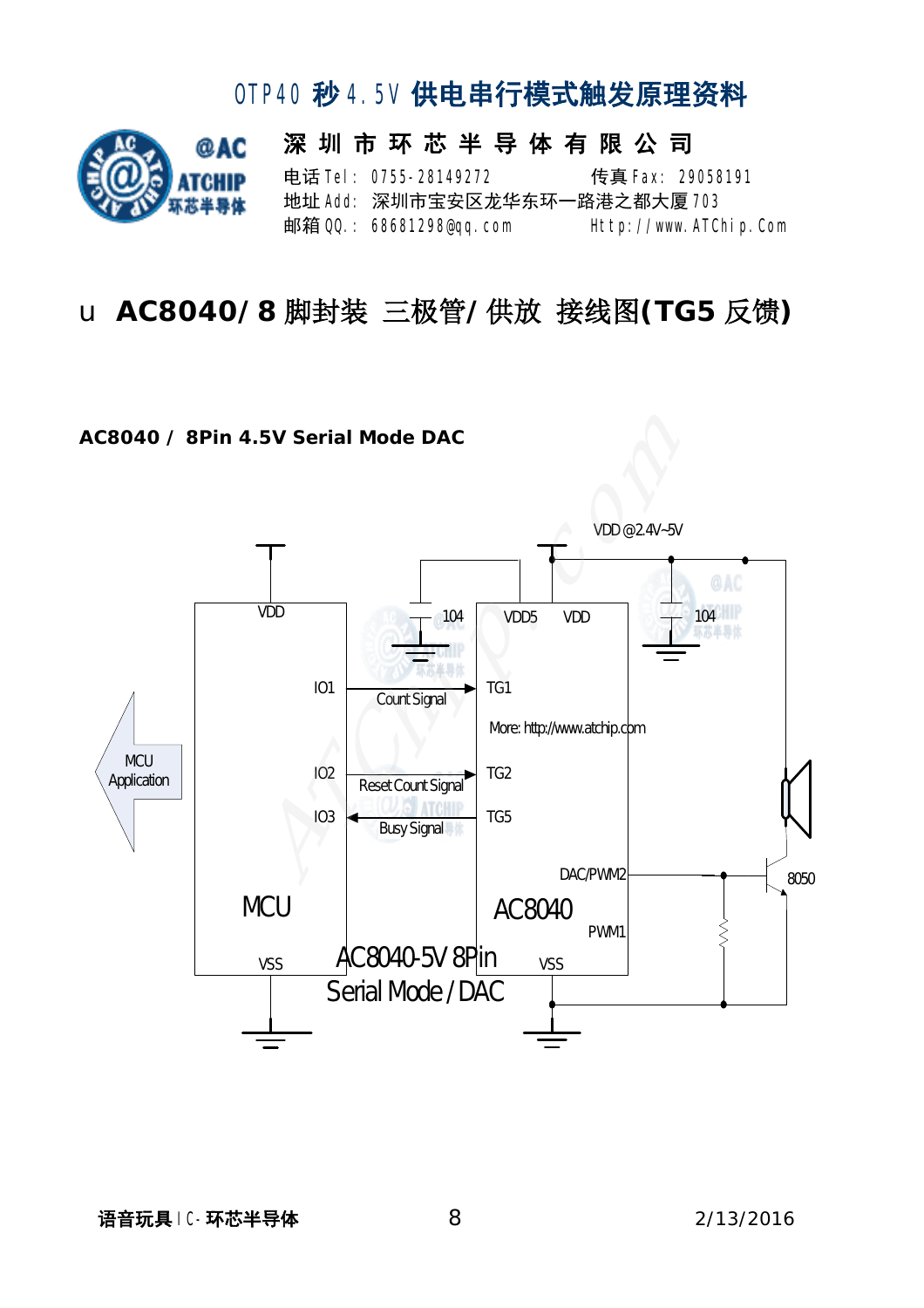

#### 深 圳 市 环 芯 半 导 体 有 限 公 司 电话 **Tel: 0755-28149272** 传真 Fax: 29058191 地址 Add: 深圳市宝安区龙华东环一路港之都大厦 703 邮箱 QQ.: 68681298@qq.com Http://www.ATChip.Com

# u **PIN Descriptions**

| <b>PIN NAME</b> | I/O           | <b>Function</b>                                                         |  |  |
|-----------------|---------------|-------------------------------------------------------------------------|--|--|
| TG1             | <b>INPUT</b>  | Key Stand-alone Trigger Mode: TG1 is used to trigger the maximum 32     |  |  |
|                 |               | Voice Group one by one sequentially.                                    |  |  |
|                 |               | Serial Trigger Mode: TG1 is used to trigger the maximum 64 Voice Group. |  |  |
|                 |               | CPU Command Mode: TG1 is used as Data Input Pin (DIO1).                 |  |  |
|                 |               |                                                                         |  |  |
| TG <sub>2</sub> | <b>INPUT</b>  | Key Stand-alone Trigger Mode: TG2 is used to trigger the maximum 21     |  |  |
|                 |               | Voice Group one by one sequentially.                                    |  |  |
|                 |               | CPU Command Mode: TG2 is used as Clock Pin (CLK).                       |  |  |
|                 |               |                                                                         |  |  |
| TG5             | <b>INPUT</b>  | Key Stand-alone Trigger Mode: TG5 is used trigger Only One Group.       |  |  |
|                 |               | Serial Trigger Mode: TG5 is used to trigger the maximum 64 Voice Group  |  |  |
|                 |               | CPU Command Mode: TG5 is used as Data Input Pin (DIO2).                 |  |  |
|                 |               | As a RESET PIN                                                          |  |  |
|                 | <b>OUTPUT</b> | As Output PIN, Output the BUSY or Flash Signal.                         |  |  |
|                 |               |                                                                         |  |  |
| TG6             | <b>INPUT</b>  | Key Stand-alone Trigger Mode: TG6 is used trigger Only One Group.       |  |  |
|                 |               | CPU Command Mode . TG6 is used as Selected Pin (CS).                    |  |  |
|                 | <b>OUTPUT</b> | As Output PIN, Output the BUSY or Flash Signal.                         |  |  |
|                 |               |                                                                         |  |  |
| TG7             | <b>INPUT</b>  | Key Stand-alone Trigger Mode: TG7 is used trigger Only One Group.       |  |  |
|                 | <b>OUTPUT</b> | As Output PIN, Output the BUSY or Flash Signal.                         |  |  |
|                 |               |                                                                         |  |  |
| TG8             | <b>INPUT</b>  | Key Stand-alone Trigger Mode: TG8 is used trigger Only One Group.       |  |  |
|                 | <b>OUTPUT</b> | As Output PIN, Output the BUSY or Flash Signal.                         |  |  |
|                 |               |                                                                         |  |  |
| <b>TG11</b>     | <b>INPUT</b>  | Key Stand-alone Trigger Mode: TG11 is used trigger Only One Group.      |  |  |
|                 | <b>OUTPUT</b> | As Output PIN, Output the BUSY or Flash Signal.                         |  |  |
|                 |               |                                                                         |  |  |
| <b>TG12</b>     | <b>INPUT</b>  | Key Stand-alone Trigger Mode: TG12 is used trigger Only One Group.      |  |  |

语音玩具 IC-环芯半导体 92/13/2016